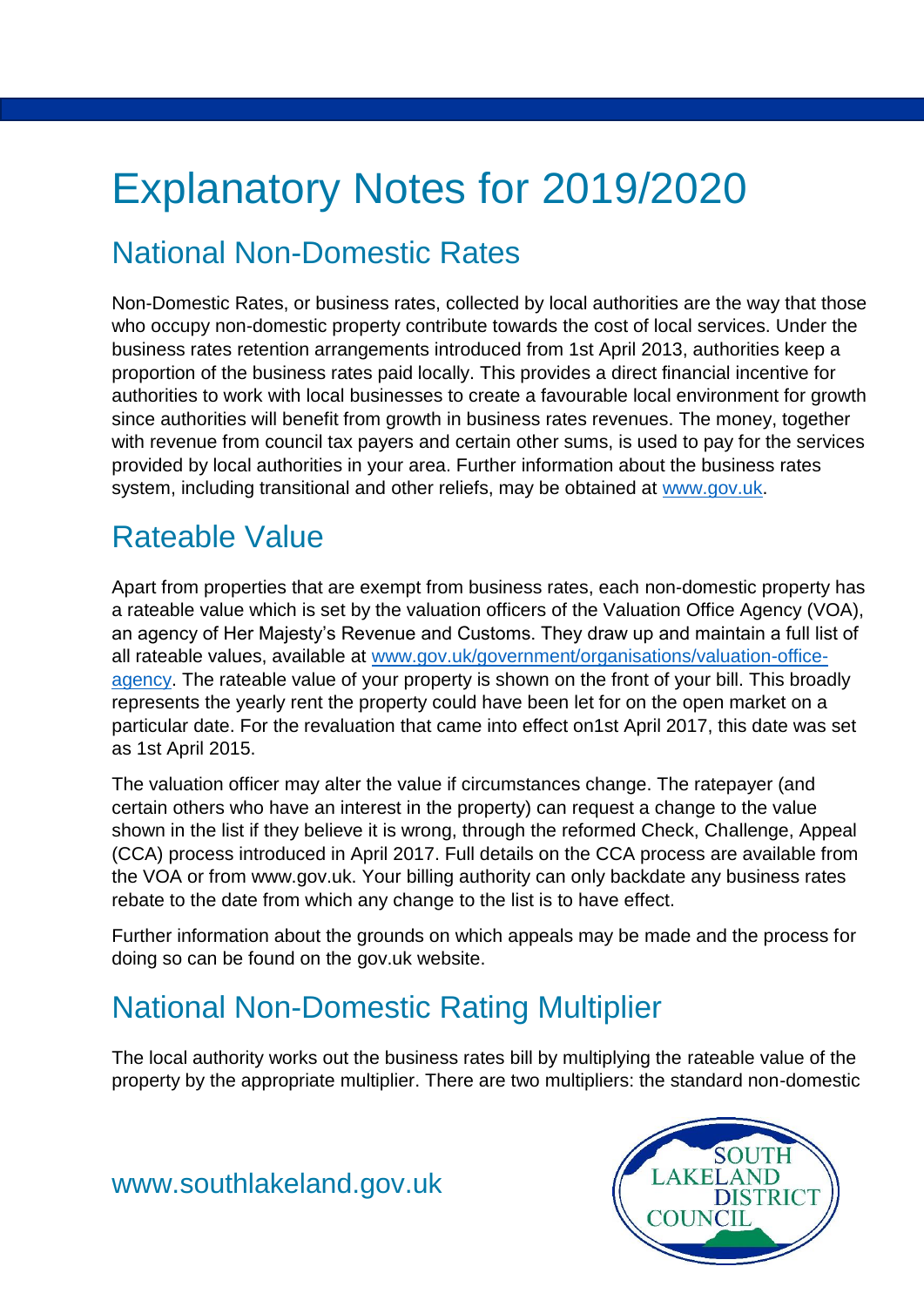rating multiplier and the small business non-domestic rating multiplier. The former is higher to pay for small business rate relief. Except in the City of London where special arrangements apply, the Government sets the multipliers for each financial year for the whole of England according to formulae set by legislation.

The current multipliers are shown on the front of your bill.

#### Business Rates Instalments

Payment of business rate bills is automatically set on a 10-monthly cycle. However, the Government has put in place regulations that allow businesses to require their local authority to enable payments to be made through 12 monthly instalments. If you wish to take up this offer, you should contact the local authority as soon as possible.

## Revaluation 2017 and Transitional Arrangements

All rateable values are reassessed at a general revaluation. The most recent revaluation took effect from 1st April 2017. Revaluations make sure each ratepayer pays their fair contribution and no more, by ensuring that the share of the national rates bill paid by any one ratepayer reflects changes over time in the value of their property relative to others.

A £3.6 billion transitional relief scheme limits changes in rate bills as a result of the 2017 revaluation. To help pay for the limits on increases in bills, there are also limits on reductions in bills. Under the transitional scheme, limits continue to apply to yearly increases and decreases until the full amount is due (rateable value times the appropriate multiplier). The scheme applies only to the bill based on a property at the time of the revaluation. If there are any changes to the property after 1st April 2017, transitional arrangements will not normally apply to the part of a bill that relates to any increase in rateable value due to those changes. Changes to your bill as a result of other reasons (such as changes to the amount of small business rate relief) are not covered by the transitional arrangements. The transitional arrangements are applied automatically and are shown on the front of your bill. Further information about transitional arrangements and other reliefs may be obtained from [insert name of billing authority] or the website [www.gov.uk/introduction-to-business-rates.](http://www.gov.uk/introduction-to-business-rates)

More information on the 2017 revaluation can be found at [www.gov.uk/introduction-to](file:///C:/Users/a.davison/AppData/Local/Microsoft/Windows/INetCache/Content.Outlook/P9JXI3GR/www.gov.uk/introduction-to-business-%20rates/revaluation)business- [rates/revaluation.](file:///C:/Users/a.davison/AppData/Local/Microsoft/Windows/INetCache/Content.Outlook/P9JXI3GR/www.gov.uk/introduction-to-business-%20rates/revaluation)

# Unoccupied Property Rating

Business rates will not be payable in the first three months that a property is empty. This is extended to six months in the case of certain industrial properties. After this period rates are payable in full. In most cases the unoccupied property rate is zero for properties owned by charities and community amateur sports clubs. In addition, there are a number of

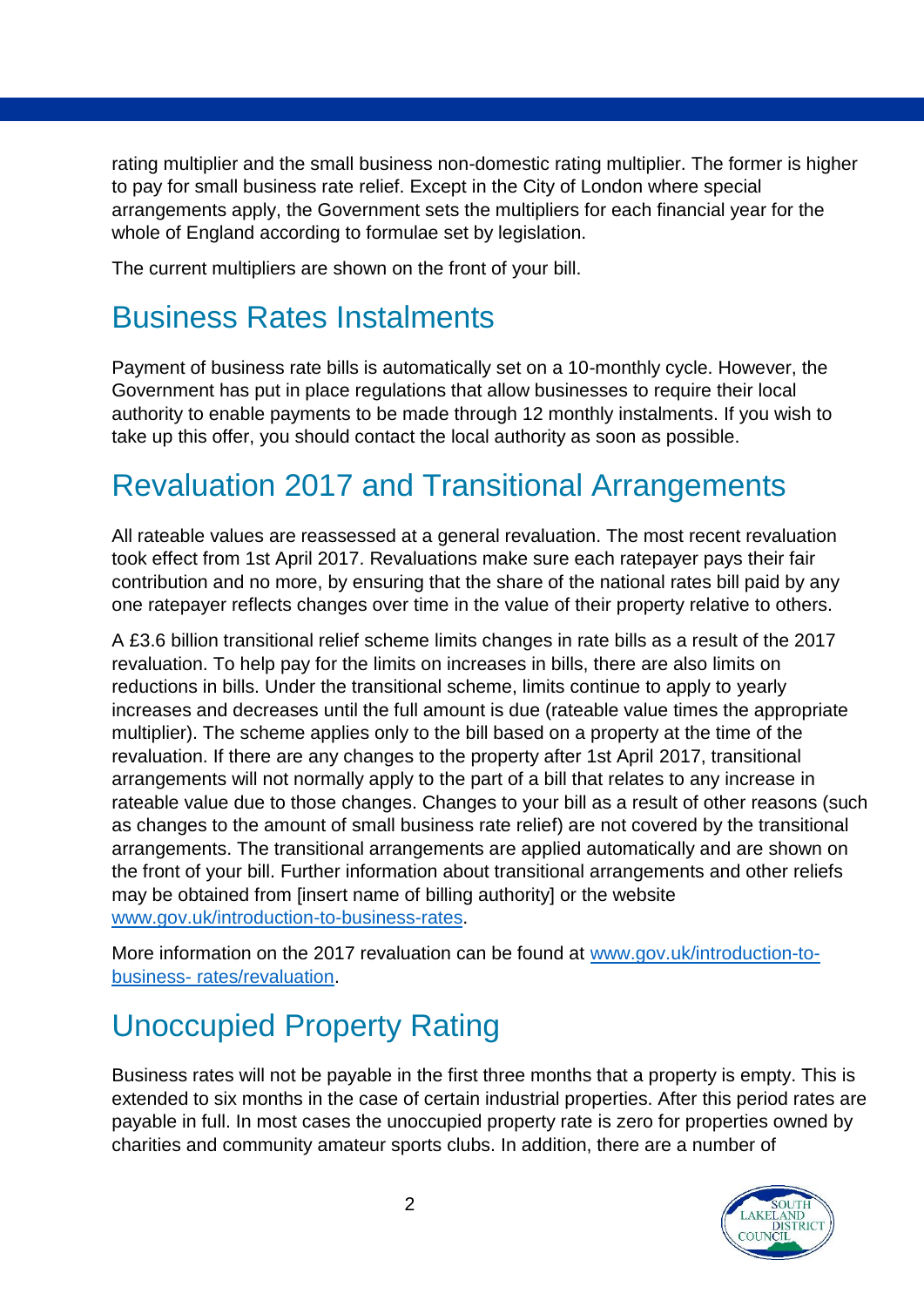exemptions from the unoccupied property rate. Full details on exemptions can be obtained from your local authority.

# Partly Occupied Property Relief

A ratepayer is liable for the full non-domestic rate whether a property is wholly occupied or only partly occupied. Where a property is partly occupied for a short time, the local authority has discretion in certain cases to award relief in respect of the unoccupied part. Full details can be obtained from the local authority.

## Small Business Rates Relief

Ratepayers who occupy a property with a rateable value which does not exceed £50,999 (and who are not entitled to other mandatory relief or are liable for unoccupied property rates) will have their bills calculated using the lower small business non-domestic rating multiplier, rather than the national non- domestic rating multiplier.

In addition, generally, if the sole or main property is shown on the rating list with a rateable value which does not exceed £15,000, the ratepayer will receive a percentage reduction in their rates bill for this property of up to a maximum of 100%. For a property with a rateable value of not more than £12,000, the ratepayer will receive a 100% reduction in their rates bill.

Generally, this percentage reduction (relief) is only available to ratepayers who occupy either:

- (a) one property, or
- (b) one main property and other additional properties providing those additional properties each have a rateable value which does not exceed £2,899

The aggregate rateable value of all the properties mentioned in (b) must not exceed £19,999 outside London or £27,999 in London on each day for which relief is being sought. If the rateable value, or aggregate rateable value, increases above those levels, relief will cease from the day of the increase.

The Government has introduced additional support to small businesses. For those businesses that take on an additional property which would normally have meant the loss of small business rate relief, the Government has confirmed that they will be allowed to keep that relief for a period of 12 months.

Where a ratepayer meets the eligibility criteria and has not received the relief they should contact their local authority. Provided the ratepayer continues to satisfy the conditions for relief which apply at the relevant time as regards the property and the ratepayer, they will automatically continue to receive relief in each new valuation period.

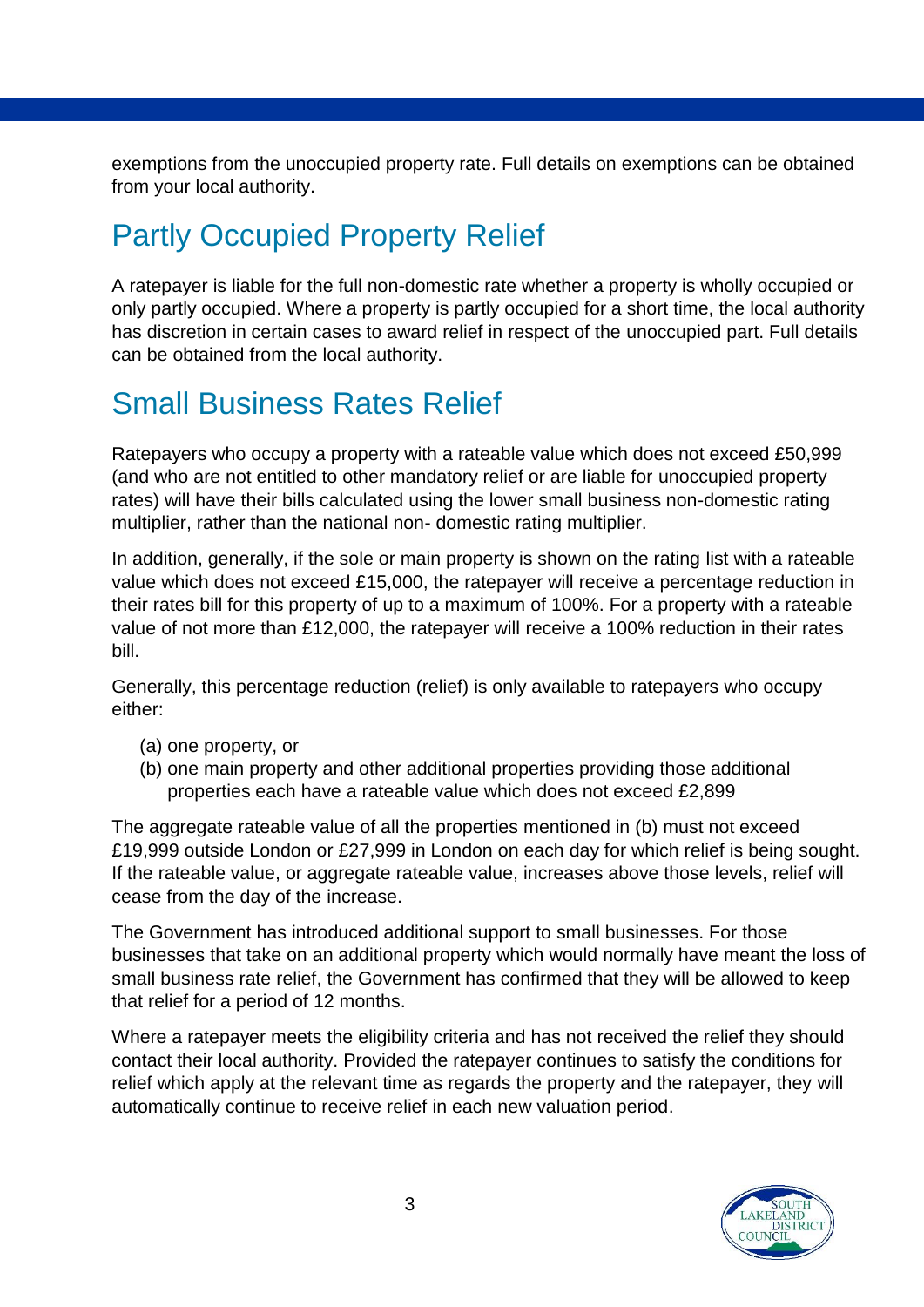Certain changes in circumstances will need to be notified to the local authority by a ratepayer who is in receipt of relief (other changes will be picked up by the local authority). The changes which should be notified are:

- (a) the ratepayer taking up occupation of an additional property, and
- (b) an increase in the rateable value of a property occupied by the ratepayer in an area other than the area of the local authority which granted the relief

# Charity and Community Amateur Sports Club Relief

Charities and registered Community Amateur Sports Clubs are entitled to 80% relief where the property is occupied by the charity or the club, and is wholly or mainly used for the charitable purposes of the charity (or of that and other charities), or for the purposes of the club (or of that and other clubs).

The local authority has discretion to give further relief on the remaining bill. Full details can be obtained from the local authority.

### Relief for Local Newspapers

The Government is providing funding to local authorities so that they can provide a discount worth up to £1,500 a year on office space occupied by local newspapers. This was due to run for 2 years from 1st April 2017. At Autumn Budget 2018, the Government extended the scheme for an additional year (2019/20). This scheme provides up to a maximum of one discount per local newspaper title and per hereditament, and up to state aid limits. The relief will be delivered through local authority discretionary discount powers (under section 47(3) of the Local Government Finance Act 1988). Eligibility criteria for this relief is set out in a guidance note: "The case for a business rates relief for local newspapers", which can be obtained at [www.gov.uk/government/consultations/the-case-for-a- business-rates-relief-for](https://www.gov.uk/government/consultations/the-case-for-a-business-rates-relief-for-local-newspapers)[local-newspapers.](https://www.gov.uk/government/consultations/the-case-for-a-business-rates-relief-for-local-newspapers)

# Spring Budget 2017 Relief Scheme: Supporting Small **Business**

Ratepayers losing Small Business or Rural Rate Relief as a result of the 2017 revaluation will have their increases limited to the greater of either (i) a cash value of £600 per year, or (ii) the matching cap on increases for small properties in the transitional relief scheme. This relief will run until the next revaluation in 2021 and ratepayers will receive the relief until this date or they reach what their bill would have been without the relief scheme, whichever is first.

This relief will be delivered through local authority discretionary discount powers (under section 47(3) of the Local Government Finance Act 1988). Further information can be obtained from the local authority.

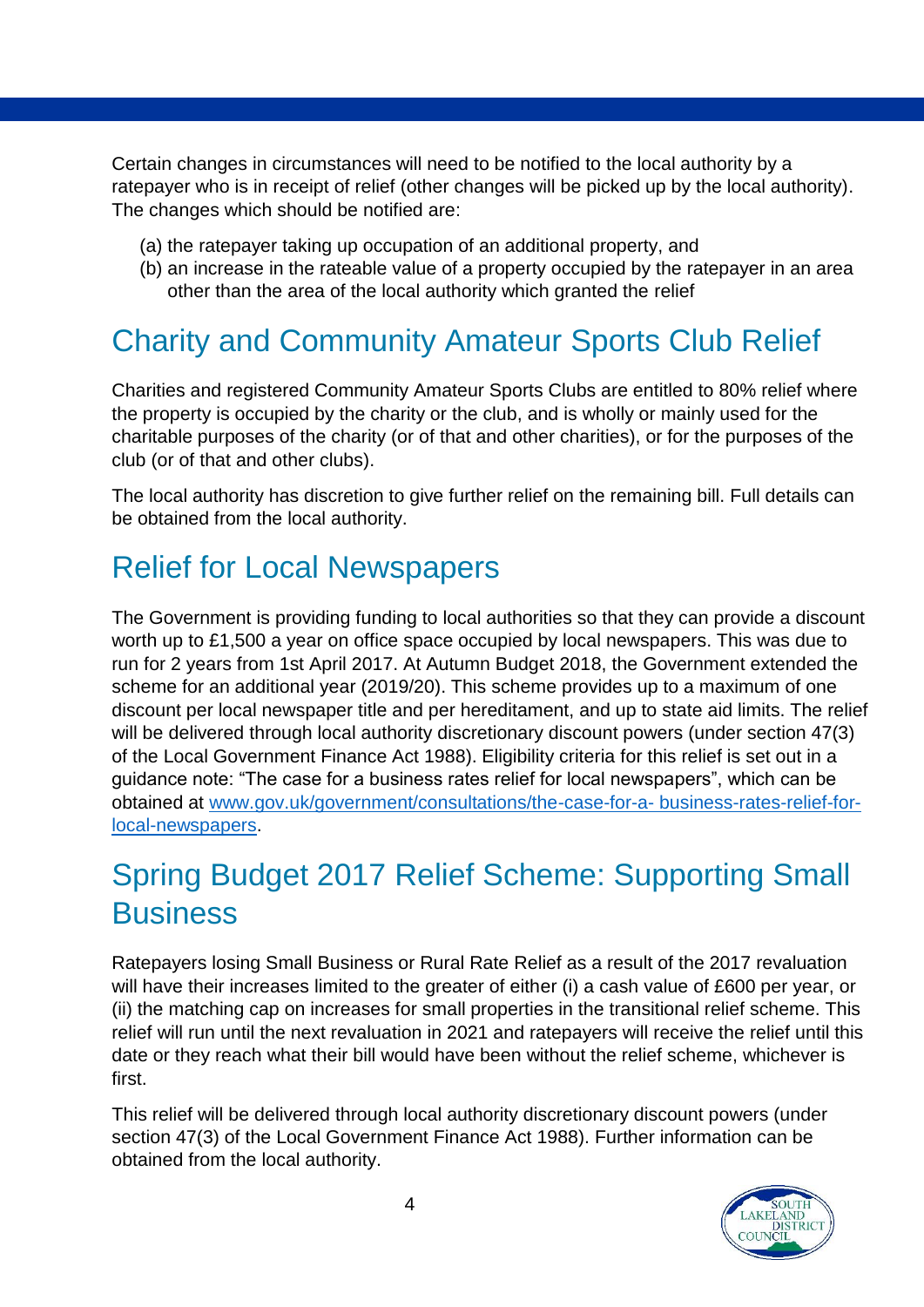## Spring Budget 2017 Relief Scheme: Discretionary Scheme

The Government is providing £300 million of funding to local authorities over 4 years to 31st March 2021 to provide discounts to ratepayers in their area on a discretionary basis. Each authority has been allocated a share with which to design and implement a scheme to deliver targeted support to ratepayers.

Local authority allocations can be found at: [www.gov.uk/government/consultations/discretionary-business-rates-relief-scheme](http://www.gov.uk/government/consultations/discretionary-business-rates-relief-scheme)

This relief will be delivered through local authority discretionary discount powers (under section 47(3) of the Local Government Finance Act 1988). Further information can be obtained from the local authority.

## Retail Discount

At Autumn Budget 2018, the Government announced a one-third discount for eligible retail businesses with a rateable value of less than £51,000, up to state aid limits. This scheme will run for two years from April 2019. This discount will be applied to the bill after the application of any reliefs, excluding any local discounts.

The Government has issued guidance on the operation of the scheme, which can be found at: [https://www.gov.uk/government/publications/business-rates-retail-discount-guidance.](https://www.gov.uk/government/publications/business-rates-retail-discount-guidance)

This relief will be delivered through local authority discretionary discount powers (under section 47(3) of the Local Government Finance Act 1988). Further information can be obtained from the local authority.

#### Local Discounts

Local authorities have a general power to grant discretionary local discounts. Full details can be obtained from the local authority.

# State Aid

The award of discounts is considered likely to amount to state aid. However, it will be state aid compliant where it is provided in accordance with the De Minimis Regulations EC 1407/2013. The De Minimis Regulations allow an undertaking to receive up to EUR 200,000 'de minimis' aid over a rolling three-year period. If you are receiving, or have received, any 'de minimis' aid granted during the current or two previous financial years (from any source), you should inform the local authority immediately with details of the aid received.